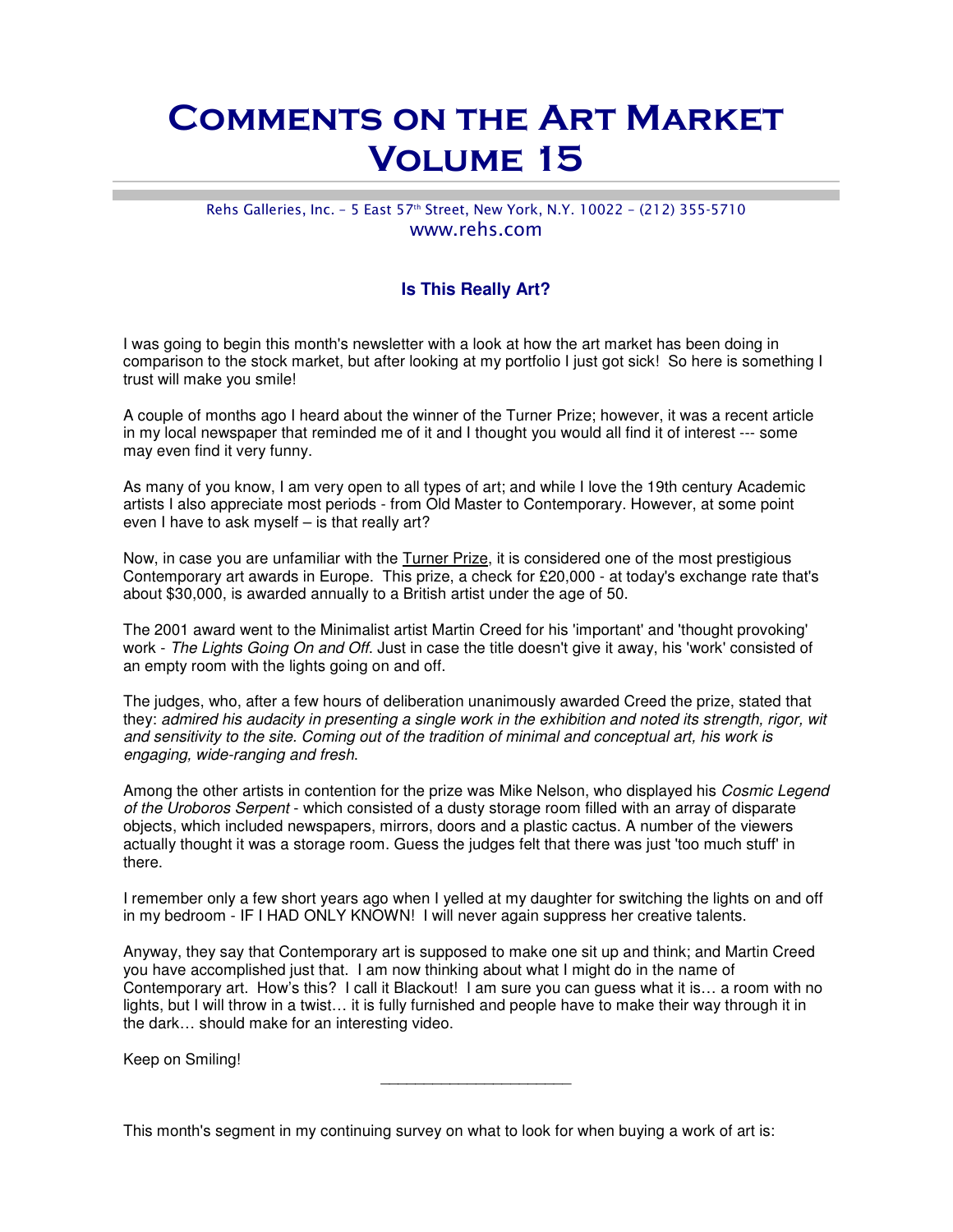## **Provenance**

This is an interesting topic to think about since every work has a provenance (history of ownership), but the provenance of every work is not necessarily known. Important works, created by artists who have always been considered historically influential, usually have a fairly detailed provenance. However, there were many artists who were once considered important but fell out of favor over the years. The works by these artists, which may have originally sold for thousands of dollars, were available at a fraction of that price at some point in their history. When this happens, the works begin to trade as 'decorative' pieces and it becomes very difficult to keep track of both the number of times it was bought and sold and who the buyers and sellers were. This, in turn, can create a gap in the provenance.

The 19th century French Academic artists are a great example. During the 1880s & 1890s wealthy American collectors acquired a good percentage of these works … and some were sold for staggering amounts. Paintings by Dupré, Ridgway Knight, Cazin, Munier, and Bouguereau cost thousands when they were originally painted. In fact, one of Bouguereau's more important works of the late 1890s was purchased for \$45,000.00! By the 1920s the Academic artists fell from grace and much of their art could be bought for under \$1,000 and some for a little as \$50. Hard to believe, but it is true. Great Bouguereau paintings that appeared on the market in the 20s and 30s were selling for \$600 - \$1,000; Julien Dupré's were available for as little as \$50 and important Ridgway Knight's were selling for \$300.

Since many of these works had little value during the years from 1920 – 1970, detailed records of ownership were rarely kept and much of that information was lost. Today, with a renewed interest in many older periods of art, including the 19<sup>th</sup> century Academic painters, dealers and collectors are trying to piece together the ownership history for each work they acquire … it can add a great deal of interest, and possibly some value, to a work.

Now you may be wondering: how can the provenance add value? Well, ideally it should not, but there is something I call - the celebrity factor. This is a phenomenon that almost exclusively lends itself to the auction format - having entire sales that featured property from a 'famous' person. When sales like this take place, you often find that fans want to acquire something the celebrity owned and this often results in huge prices paid for 'junk'. People are being led to believe that just because someone famous owned the item (or is part of the 'provenance') that the value of those items will remain excessively high, regardless of the quality and condition --- I personally have my doubts. I believe that years from the time the item was first sold it will be judged not only on its provenance, but on quality and condition; and poor quality work will still be just that and there will be a readjustment in the price.

I will add that there are times when the provenance of an item will, throughout its history, have a very big impact on price; and good examples of this can often be seen in the furniture market. If there are two identical 18<sup>th</sup> century armchairs for sale and one belonged to Marie Antoinette, you can bet that the market is going to pay much more for the one she owned.

Anyway, when looking at a work of art always ask the seller if they know its Provenance -history of ownership. While it is not a must, it is a nice thing to have if available.

Howard L. Rehs © Rehs Galleries, Inc., New York –March 2002 - December 2008

**Gallery Updates:** We are getting closer to publishing the catalogue raisonne on Julien Dupré (1851-1910). If you have a work by the artist and have not sent in a good photo of it, please do so at this time. We are also still looking for any letters or documents pertaining to the artist's life.

The gallery has also acquired new works by Karl Witkowski, George Armfield, Edouard Cortes, Antoine Blanchard and Sally Swatland - some of which have been added to our site.